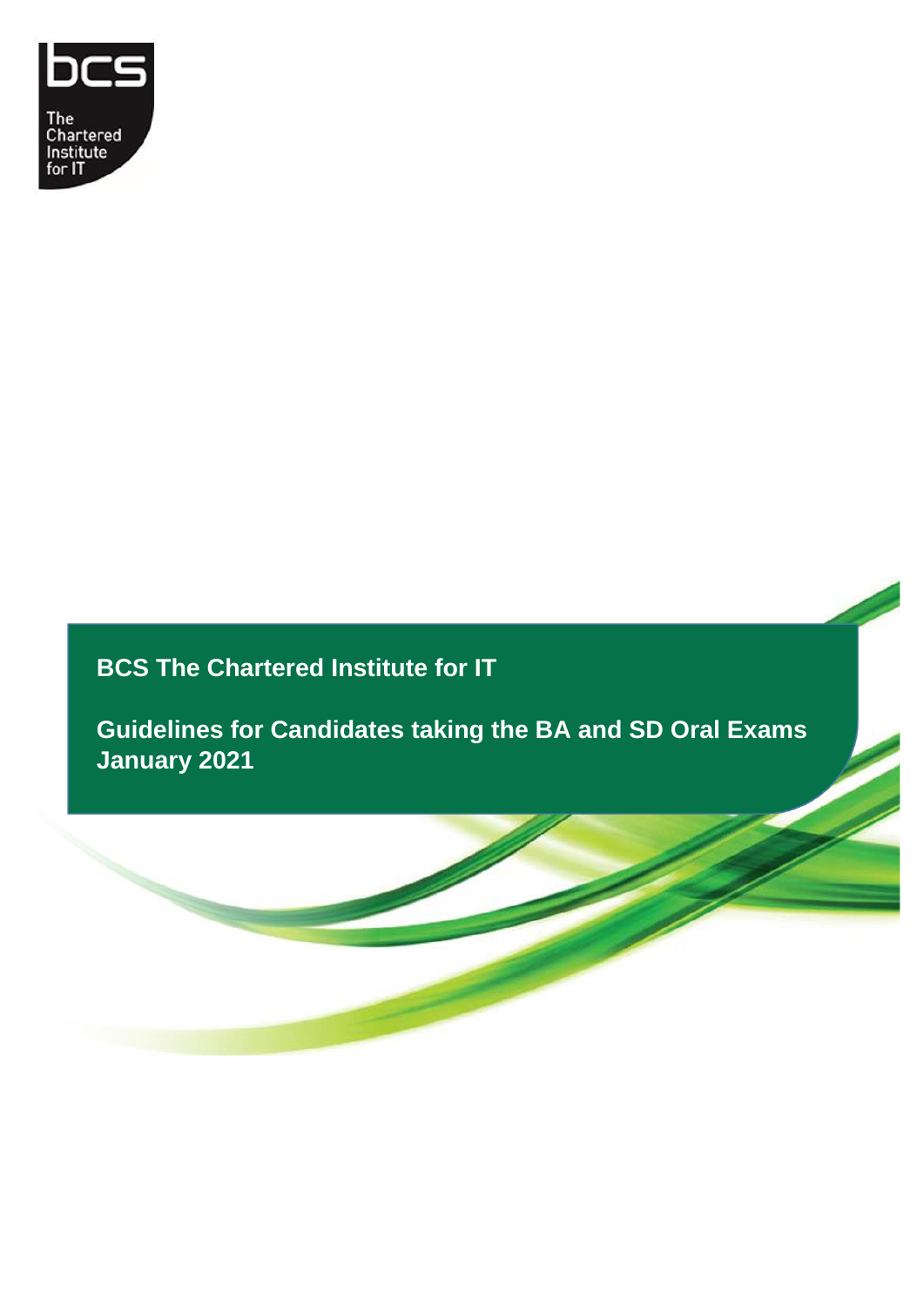## Contents

| 1. |  |
|----|--|
| 2. |  |
| 3. |  |
| 4. |  |
| 5. |  |
| 6. |  |
| 7. |  |
| 8. |  |
| 9. |  |
|    |  |
|    |  |
|    |  |
|    |  |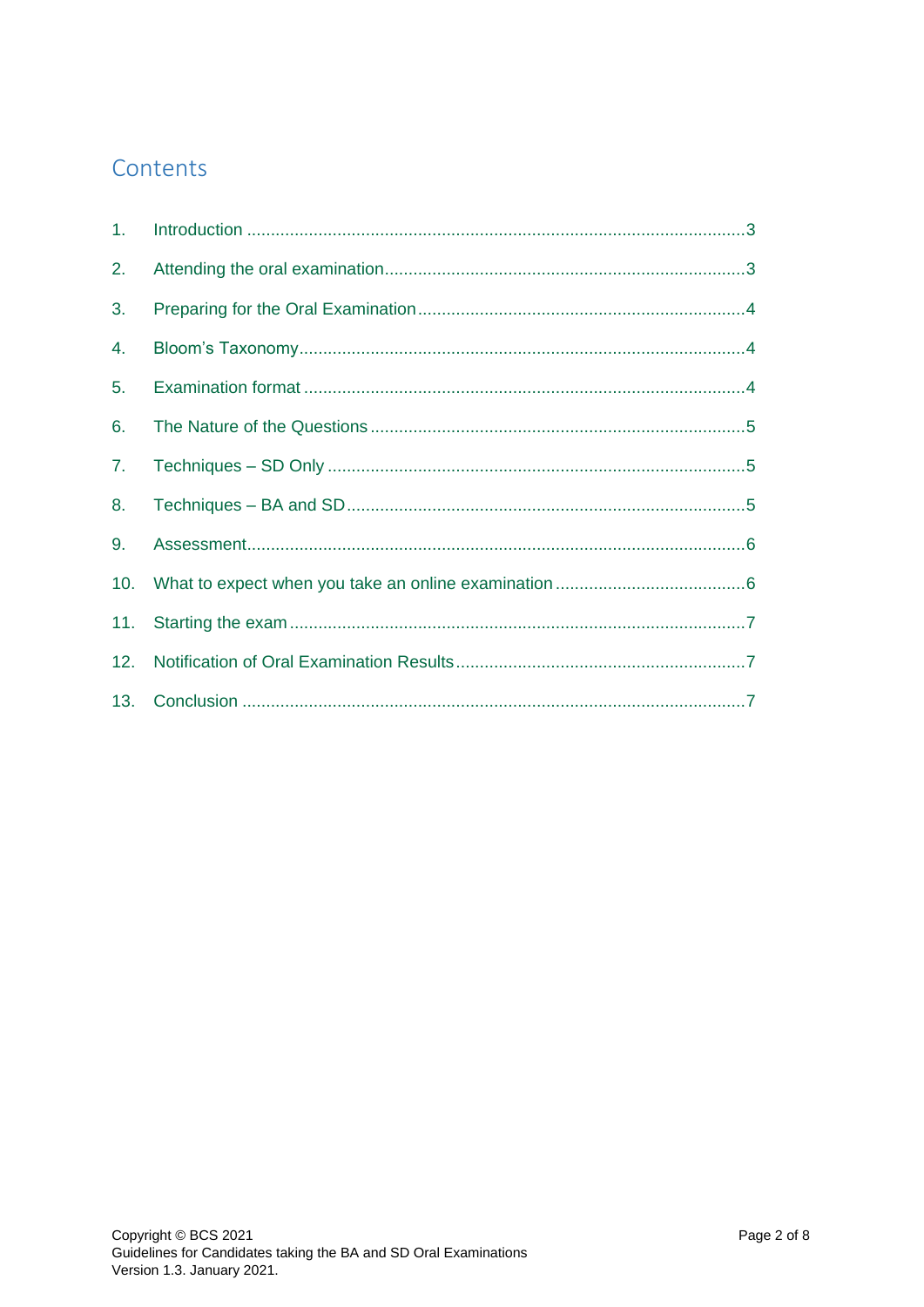## <span id="page-2-0"></span>**1. Introduction**

The Business Analysis (BA) and Solution Development (SD) oral examinations are the final element of the programme to gain the BCS International Diploma Certification.

To take the oral examination, you need to have sat and passed:

- one examination for each of the two core certificate modules.
- one examination for a module selected from the set of knowledge-based specialist certificate modules.
- one examination for a module selected from the set of practitioner specialist certificate modules.

# <span id="page-2-1"></span>**2. Attending the oral examination**

Two weeks before you are due to sit your exam, you will receive an email confirming your booking and a link to your online meeting via Teams.

Please ensure you log in to your meeting at least 15 minutes before your examination.

You should consider the oral examination a business interview and dress accordingly. Part of the oral examination considers your professionalism and ability to work with staff at all levels in an organisation. Accordingly, your ability to communicate effectively is also considered.

Please note that sometimes delays occur during the oral examination session therefore your examination may begin later than the scheduled start time. It is advisable to consider this when scheduling your examination. If you are unable to attend your exam, please let BCS/Training Provider know as soon as possible.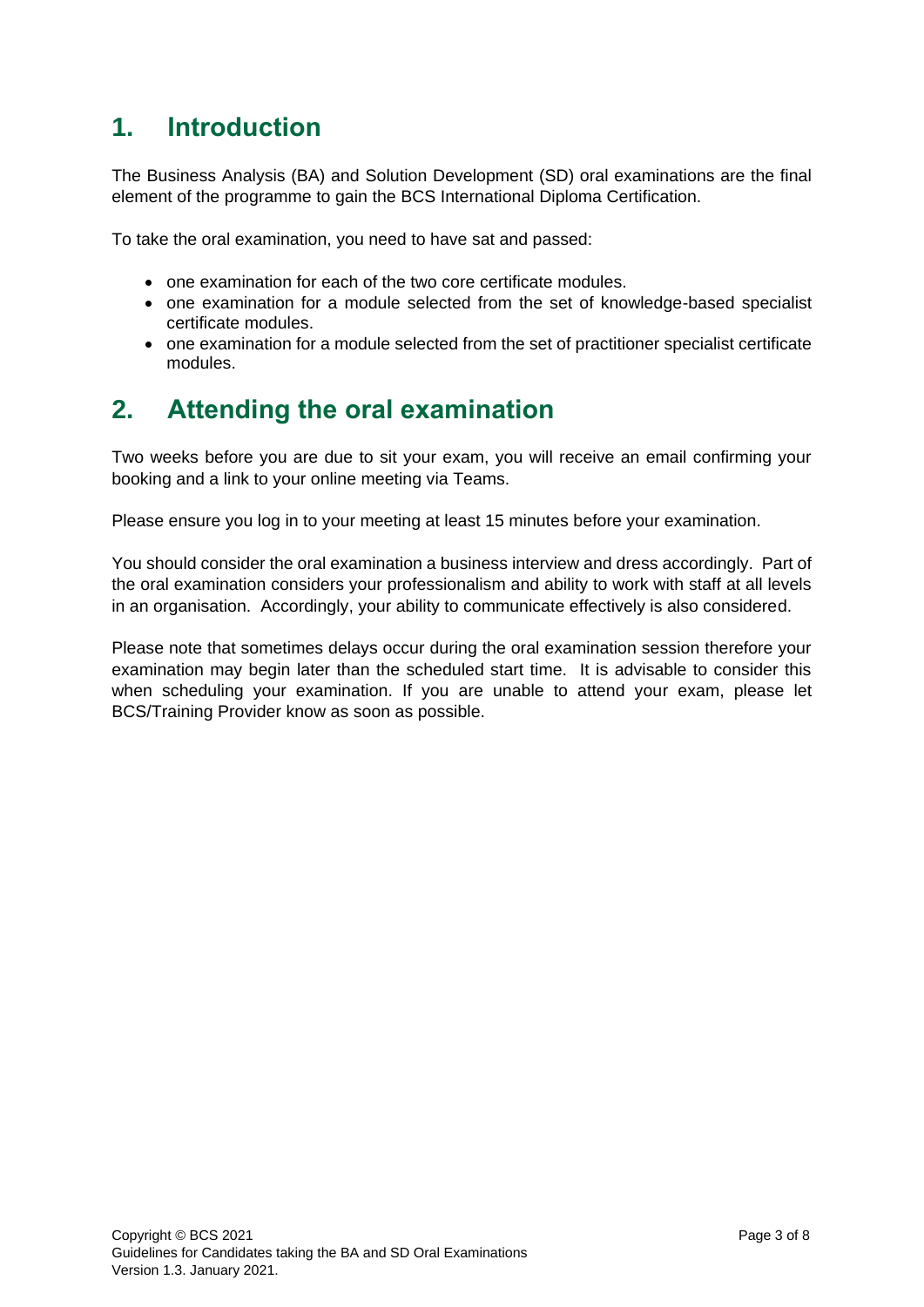# <span id="page-3-0"></span>**3. Preparing for the Oral Examination**

The oral examination is based upon the latest syllabus. The syllabus sets out the topic areas that may be covered in the oral examination. It is your responsibility to prepare for the oral examination and to ensure that you have enough knowledge of the topics in the syllabus.

Although the Oral Examination Preparation Days, offered by Accredited Training Providers are not mandatory it is strongly recommended that you attend one so that you get a better understanding of what the actual oral examination will be like. It will also help you understand the rationale of the oral examiner's questioning.

Please note that the oral examination may contain subjects you have not encountered during your previous study; the oral examiners may examine you on these topics in the oral examination.

## <span id="page-3-1"></span>**4. Bloom's Taxonomy**

- Each section of the syllabus is allocated a Knowledge (K) level. These are based on Bloom's taxonomy of knowledge in the cognitive domain and can be broadly interpreted as follows:
- K1 Remember
- K2 Understand
- K3 Apply
- K4 Analyse
- K5 Synthesise
- K6 Evaluate

The Knowledge Levels are explained in greater detail in the relevant syllabus.

# <span id="page-3-2"></span>**5. Examination format**

The oral examination will last up to 50 minutes and be conducted by two examiners. You need to log into Microsoft Teams using the log-in link provided in the invitation.

- 1. Once you are logged in you will remain in the virtual lobby until you are invited into the exam session by the examiners.
- 2. There will be two examiners present during the exam.
- 3. The examiners will introduce themselves and ask you to show them your photographic ID.
- 4. You will be asked to sweep your laptop around the room so that the examiners can check your environment is suitable and no exam material is visible.
- 5. The examiners will start asking you about your experience.
- 6. The first examiner will ask questions; this should last approximately 25 minutes.
- 7. The second examiner will ask questions; this should last approximately 25 minutes.
- 8. The oral examination will finish.
- 9. You will leave the session.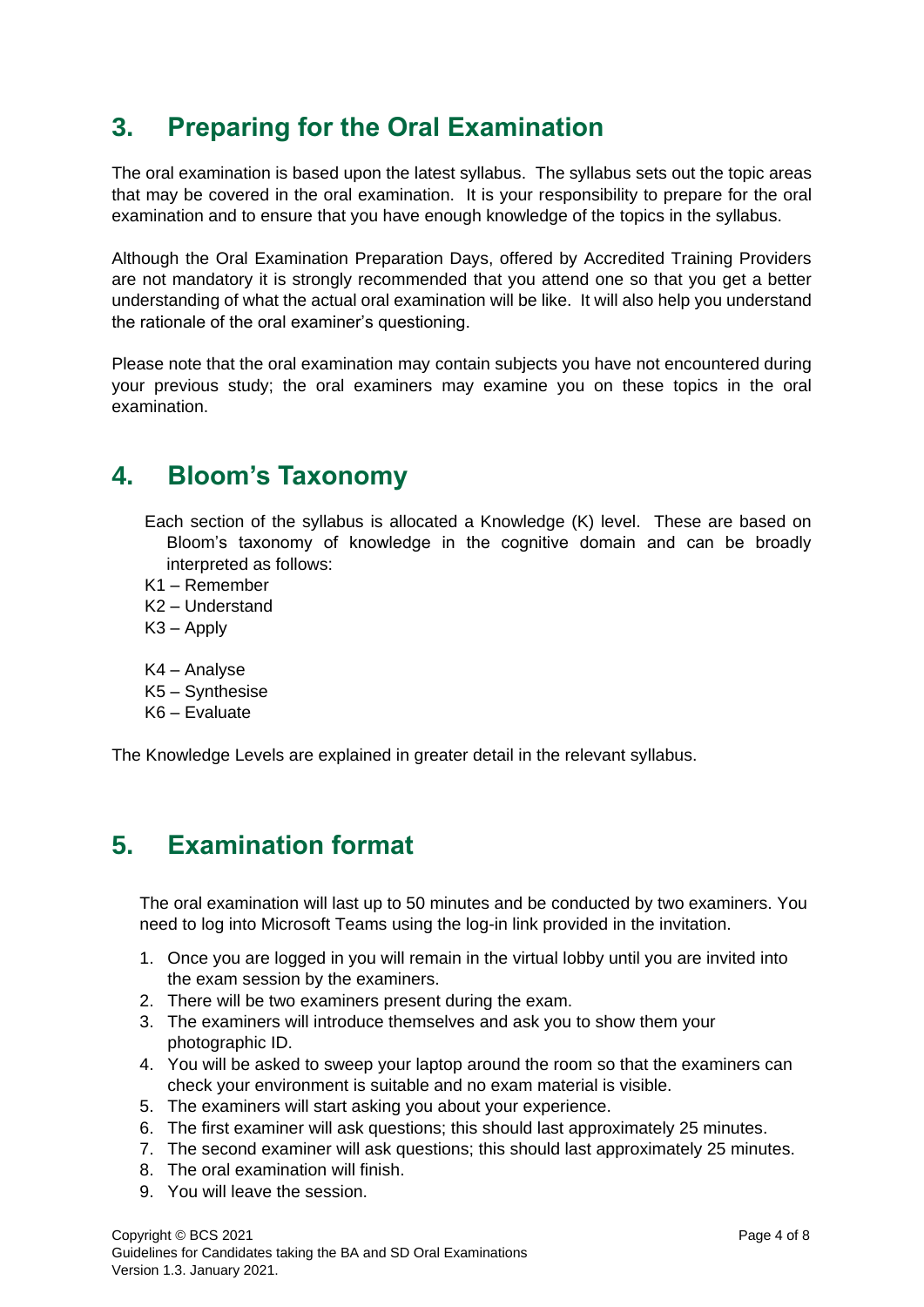# <span id="page-4-0"></span>**6. The Nature of the Questions**

The questions asked by the oral examiner will require you to discuss and apply the topics in the oral examination syllabus. They may require you to demonstrate knowledge of a specific subject area, or to apply knowledge to a given scenario. The questioning may cover a topic in overview or may require more detailed knowledge. The questions are designed to explore the interconnections between the different subjects and to examine your ability to apply techniques or combinations of techniques to different situations.

The examiners are looking for you to demonstrate the following aspects of performance:

- knowledge of the key principles and content of the subjects in the syllabus.
- the part each of the techniques and concepts plays.
- how you might apply the techniques and concepts in the workplace.
- the purpose of the techniques and concepts.

While you may be involved in using some of the techniques in the workplace, you should avoid turning every question into a description of your own organisation. It is important that you demonstrate an ability to take a broader perspective regarding the techniques and concepts. The examiners will be looking for this broader perspective when considering your responses to their questions.

# <span id="page-4-1"></span>**7. Techniques – SD Only**

As part of your modules, you will have covered a specific systems development life cycle approach (e.g. waterfall or agile) and the specific techniques that may support the chosen life cycle approach (e.g. Structured or object oriented). The core module, "Systems Modelling Techniques" may be taken using either structured or UML models. Your oral examiners will be aware of which version of the exam you have passed and will only expect you to know about the models covered in that version.

# <span id="page-4-2"></span>**8. Techniques – BA and SD**

You will not be asked to draw any models relating to a case study scenario, but you may be asked for your opinion of their usefulness and relevance. You will be expected to understand how the range of techniques relevant to the Diploma may be used, when you would use them and how they could help you.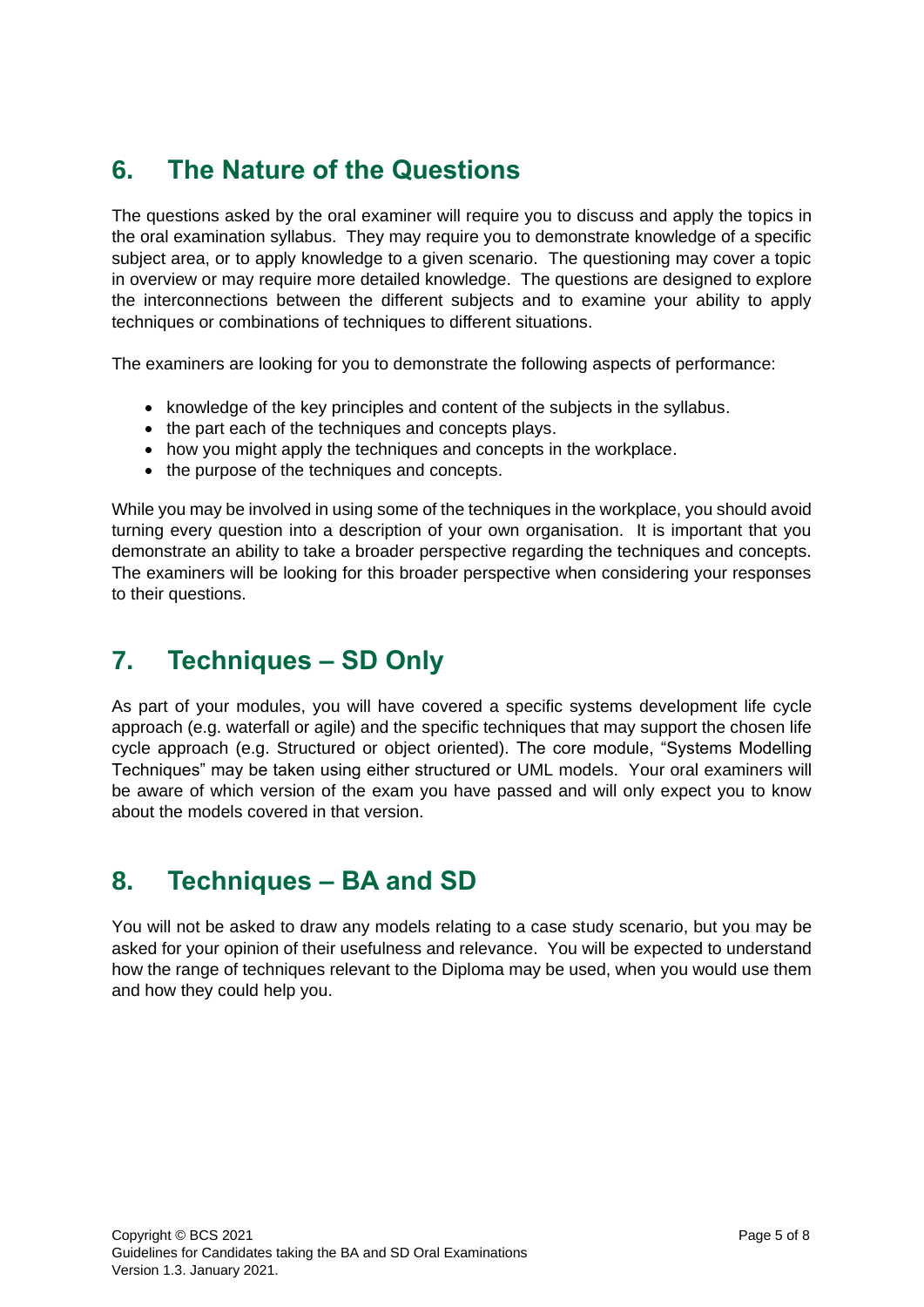#### <span id="page-5-0"></span>**9. Assessment**

The examiners will assess your performance in each section of the oral examination syllabus. They also include assessment of your competence in logical reasoning, communication, and professionalism. The oral examiners comment on any specific areas of weakness demonstrated by candidates who fail the oral examination.

## <span id="page-5-1"></span>**10. What to expect when you take an online examination**

Oral exams are conducted on Teams and there are several steps to take prior to the day. This is to ensure that you are fully able to access the examination and will not encounter technical difficulties.

Your responsibilities are to ensure:

- You have the relevant IT equipment to carry out the exam, if you require a connectivity test please email **[eprofessional@bcs.uk](mailto:eprofessional@bcs.uk)**
- Be logged in at the correct time, ready to commence.
- You have a suitable room to take the exam, the room should be quiet and free from any background distractions – the examiners will ask you to sweep your screen around the room.
- You have suitable photographic ID (driver's license or passport)
- Your mobile phone is switched off and put away and there are no other electronic devices nearby.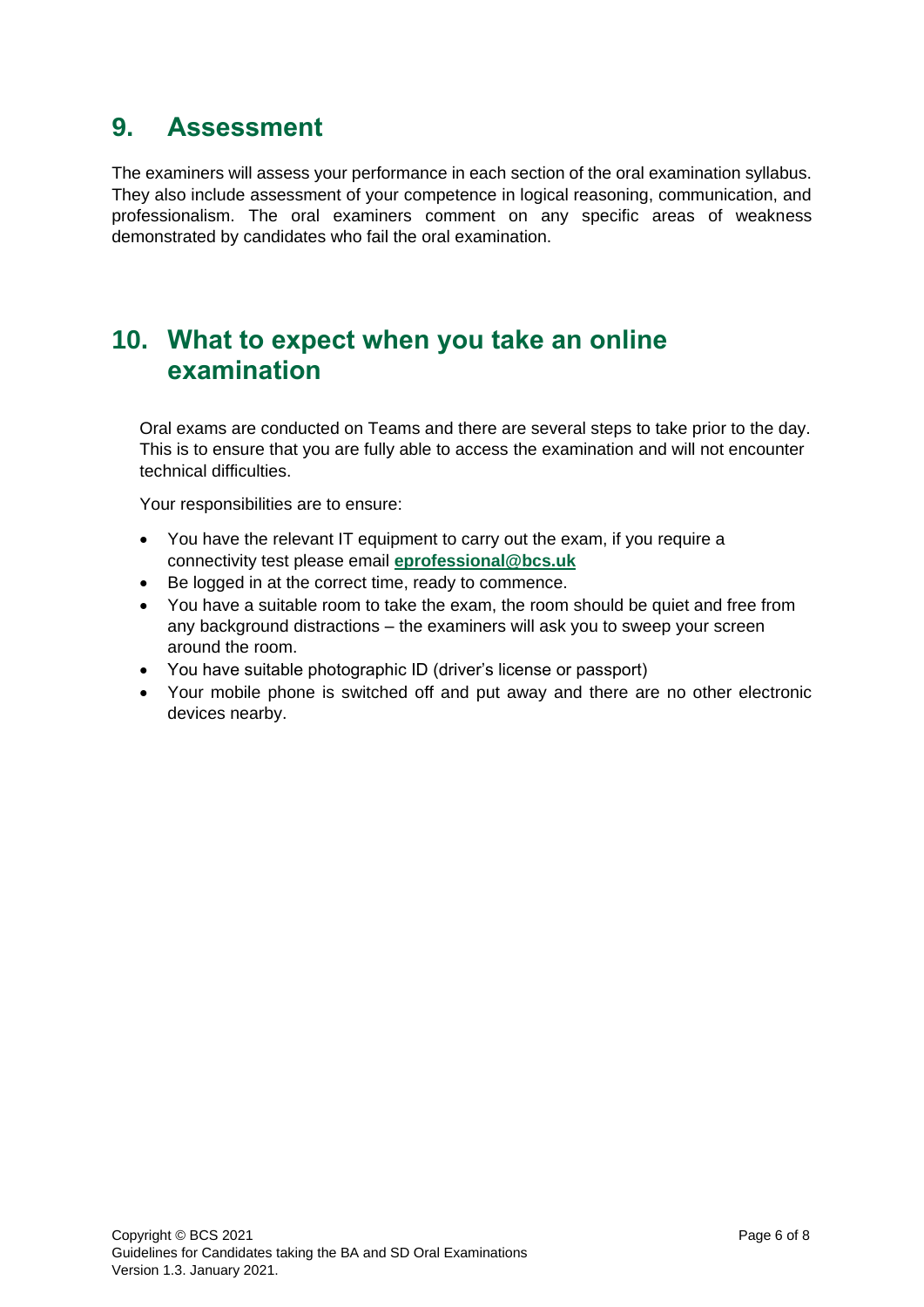## <span id="page-6-0"></span>**11. Starting the exam**

When commencing the exam, there are key points to consider should technical issues arise:

- If connection cannot be made within 10 minutes of the start time, you will need to contact BCS on *+44 (0) 1793 417 716* or **[eprofessional@bcs.uk](mailto:eprofessional@bcs.uk)** . The examination may be terminated depending on the nature of the issue.
- If the examiners are unable to make contact with you, you will receive an email to confirm that the exam has had to be terminated.
- If one examiner loses visual connection, the exam can continue if they still have audio connection and the second examiner has visual connection.
- If visual connection is lost for both examiners for 5 minutes or more, the examination will be terminated.
- If you, the candidate, goes offline for more than 5 minutes once the exam has commenced, then exam conditions have been broken and the exam will be terminated.
- If visual connection cannot be achieved initially by at least one examiner, the examination will not be able to take place.
- If one examiner loses both visual and audio connection the exam may need to be terminated – if all questioning has been competed, then it will continue and the remaining examiner will end the exam.
- If connection is poor and affecting the ability to converse (time lags for example) to such a degree that the examiner decides your performance is being affected, then the exam will need to be terminated.

# <span id="page-6-1"></span>**12. Notification of Oral Examination Results**

You will be notified of your result within two weeks of the date of the interview. The examiners will not issue verbal results on the day of the oral examination. If you fail the oral examination, you will be given brief feedback on the areas of weakness.

# <span id="page-6-2"></span>**13. Conclusion**

The oral examination is an assessment of your suitability to work as a Business Analyst or part of a System Development Team. The award of the Diploma signifies that you have successfully demonstrated the ability to conduct Business Analysis/Systems Development work. The Diploma is intended to provide an employer with an assurance that an individual will be able to work successfully, albeit with some supervision in the role of a Business Analyst/Solution Development position.